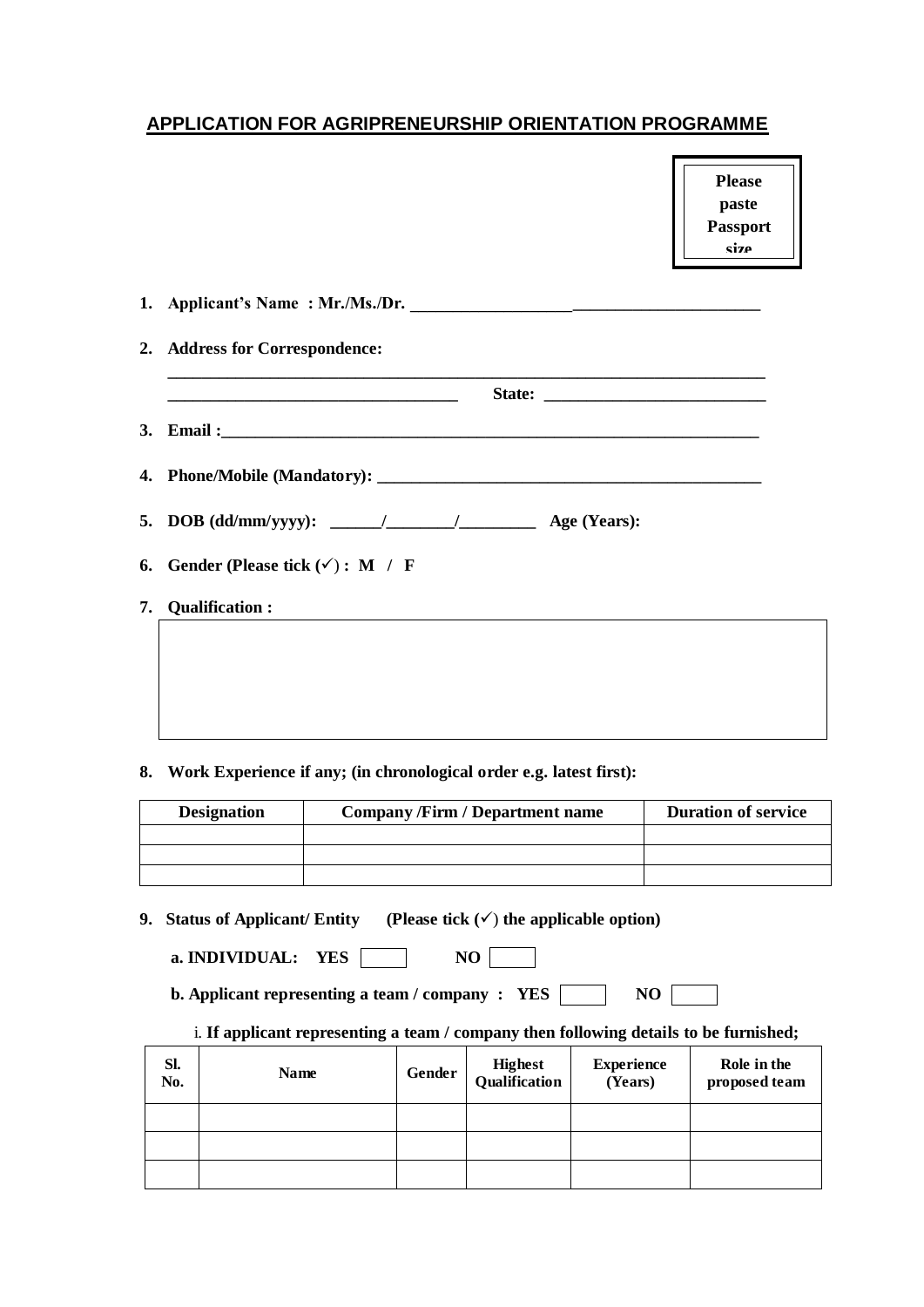ii. **Have you registered your company?** (Please tick  $(\checkmark)$  the applicable option)

**YES** NO If yes, declare the legal status of the entity you have formed? Pls. tick  $(\checkmark)$  the applicable **option**

| Limited Liability | Private Limited |  |
|-------------------|-----------------|--|
| Partnership       | company         |  |

 **\_\_\_\_\_\_\_\_\_\_\_\_\_\_\_\_\_\_\_\_\_\_\_\_\_\_\_\_\_\_\_\_\_\_\_\_\_\_\_\_ State: \_\_\_\_\_\_\_\_\_\_\_\_\_\_\_\_\_\_**

iii. **Name of Company/Firm: \_\_\_\_\_\_\_\_\_\_\_\_\_\_\_\_\_\_\_\_\_\_\_\_\_**

iv. **Address \_\_\_\_\_\_\_\_\_\_\_\_\_\_\_\_\_\_\_\_\_\_\_\_\_\_\_\_\_\_\_\_\_\_\_\_\_\_\_\_\_\_\_\_\_\_\_\_\_\_\_\_\_\_\_\_\_\_\_\_\_\_**

| vi. Establishment year: | <b>Company website:</b> |
|-------------------------|-------------------------|
|-------------------------|-------------------------|

**10. Concept note of the technology/business idea you propose to pursue (not more than 150 words)** 

**11. Technology/Agri-business Innovation Description** 

**a. State the innovative element of your business idea w.r.t. existing products/services/technologies in market today.**